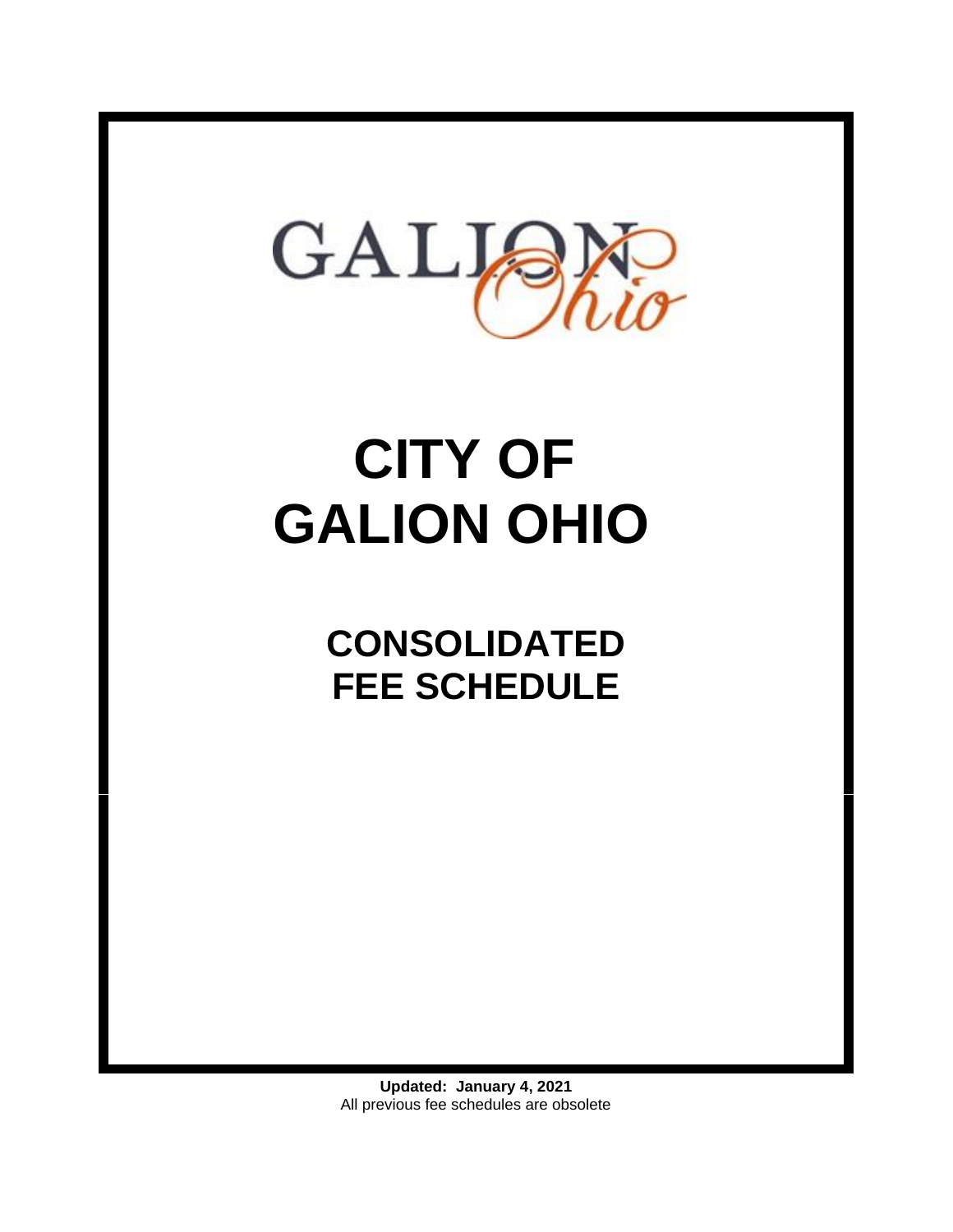# **TABLE OF CONTENTS**

|                                                                        | 3   |
|------------------------------------------------------------------------|-----|
| Development Services Department-(Zoning and Permits)-----------        | 4   |
|                                                                        | 4/5 |
|                                                                        | 5   |
|                                                                        | 6   |
|                                                                        | 7   |
|                                                                        | 7/8 |
|                                                                        | 8   |
|                                                                        | 8   |
|                                                                        | 8   |
| Wastewater (Sewer) Service Rates and Fees------------------            | 9   |
|                                                                        | 10  |
| Wastewater Tap and Impact Fees---------------------------------        | 10  |
|                                                                        | 11  |
|                                                                        | 11  |
|                                                                        | 11  |
|                                                                        | 12  |
|                                                                        | 13  |
| Fees for General and Miscellaneous Charges---------------------------- | 14  |
|                                                                        | 14  |
|                                                                        | 14  |
|                                                                        | 14  |
|                                                                        | 14  |
|                                                                        | 14  |

#### **NOTES:**

It is the intent of City Council to review and increase these fees as necessary on an annual basis in accordance with the CPI-U as calculated by the U. S. Department of Labor.

These fees, charges and rates are effective as of June 1, 2018. All previous fee schedules are obsolete.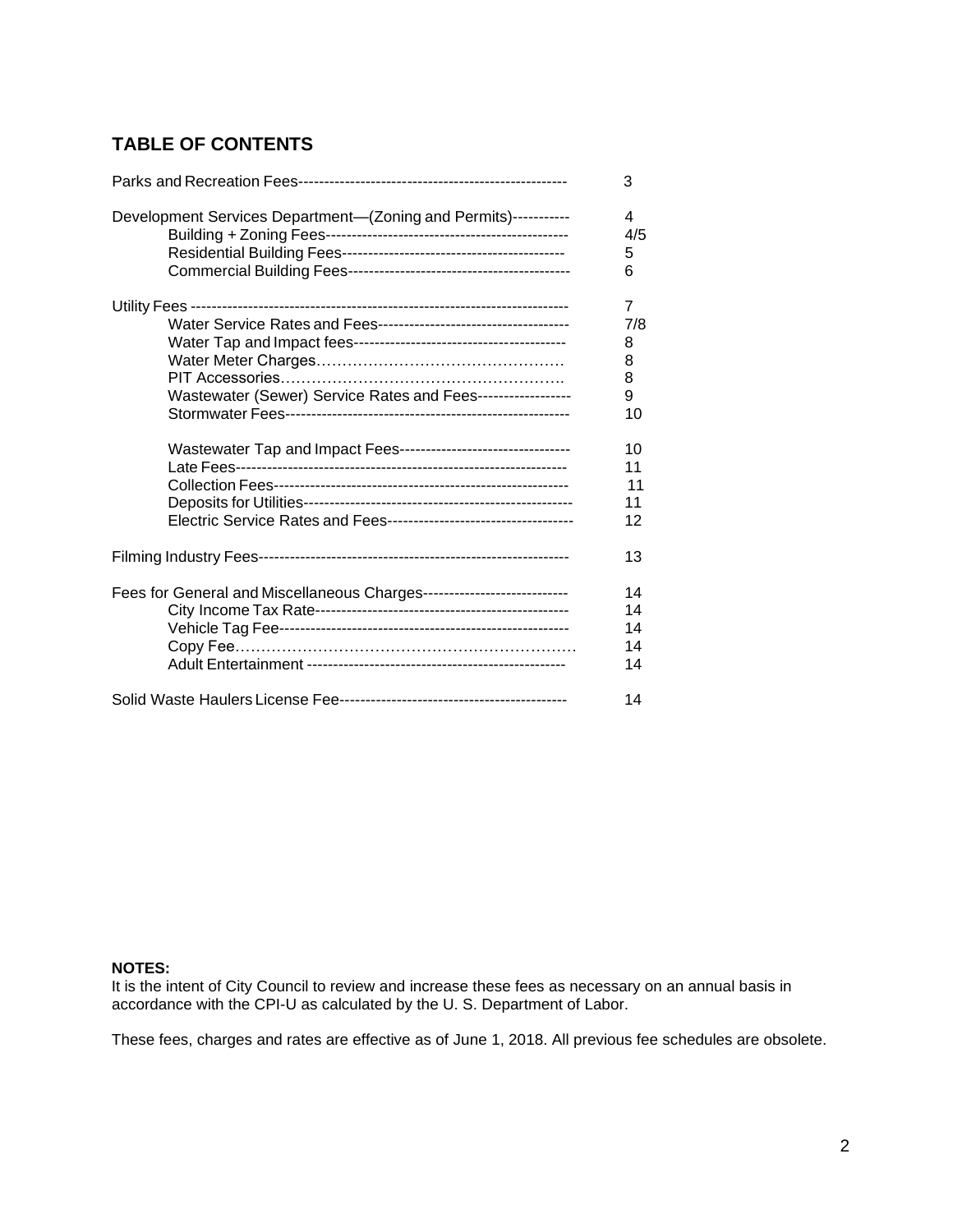# <span id="page-2-0"></span>**PARKS AND RECREATION FEES**

Park Facility (Reserved) Rentals (Applies to all City of Galion parks and fields)

| Cabin (East Park)<br>Depot Pavilion<br>Splash Park (East Park)<br><b>Park Shelters</b>      | \$55.00/da<br>\$75.00/da<br>\$100/2 hours<br>$$25.00$ /da                         |                                            |
|---------------------------------------------------------------------------------------------|-----------------------------------------------------------------------------------|--------------------------------------------|
| Baseball field<br>Softball field<br>Tennis court<br><b>Basketball Goals</b><br>Soccer Field | $$11.00/team/game*$<br>$$11.00/team/game*$<br>\$0.00/hr<br>\$0.00/hr<br>\$0.00/hr | \$110/day per field<br>\$110/day per field |
| Concession stand uses                                                                       | TBD                                                                               |                                            |

#### **NOTES:**

**\* This fee is for all "new non-profit teams/leagues" applying to reserve/play on Galion ball fields. Previous local teams; i.e., Galion Little League, Galion Babe Ruth, Galion T-Ball, and Galion Coach Pitch are currently exempt from this fee. Fees are doubled for teams that play for profit.**

Our parks are public parks and even though several facilities may be rented at the same time, one person/group may not rent all the like facilities; i.e., cannot rent all tennis courts for a given period.

Once rented, rental fees will not be refunded. In case of cancellation or inclement weather, the renting parties will be given the opportunity to reschedule the event at no additional charge.

Under no circumstances may the renting party use public property for the purpose of making a profit.

# **POOL FEES**

The following rates shall be charged the customers of the City of Galion's Municipal Swimming Pool(s):

| Category             | <b>Daily</b> | <b>Annual (Resident)</b> | <b>Annual (Non-Resident)</b> |
|----------------------|--------------|--------------------------|------------------------------|
| Under 6              | \$1.00       | \$42.50                  | \$85.00                      |
| Student (6-17)       | \$3.00       | \$50.00                  | \$100.00                     |
| Adult (18-54)        | \$4.00       | \$70.00                  | \$140.00                     |
| Senior $(55+)$       | \$3.00       | \$70.00                  | \$140.00                     |
| Household*           |              | \$110.00                 | \$175.00                     |
| Adult (non-swimming) | \$1.00       |                          |                              |

\*Up to 4 children. There is a \$5 charge for each additional child.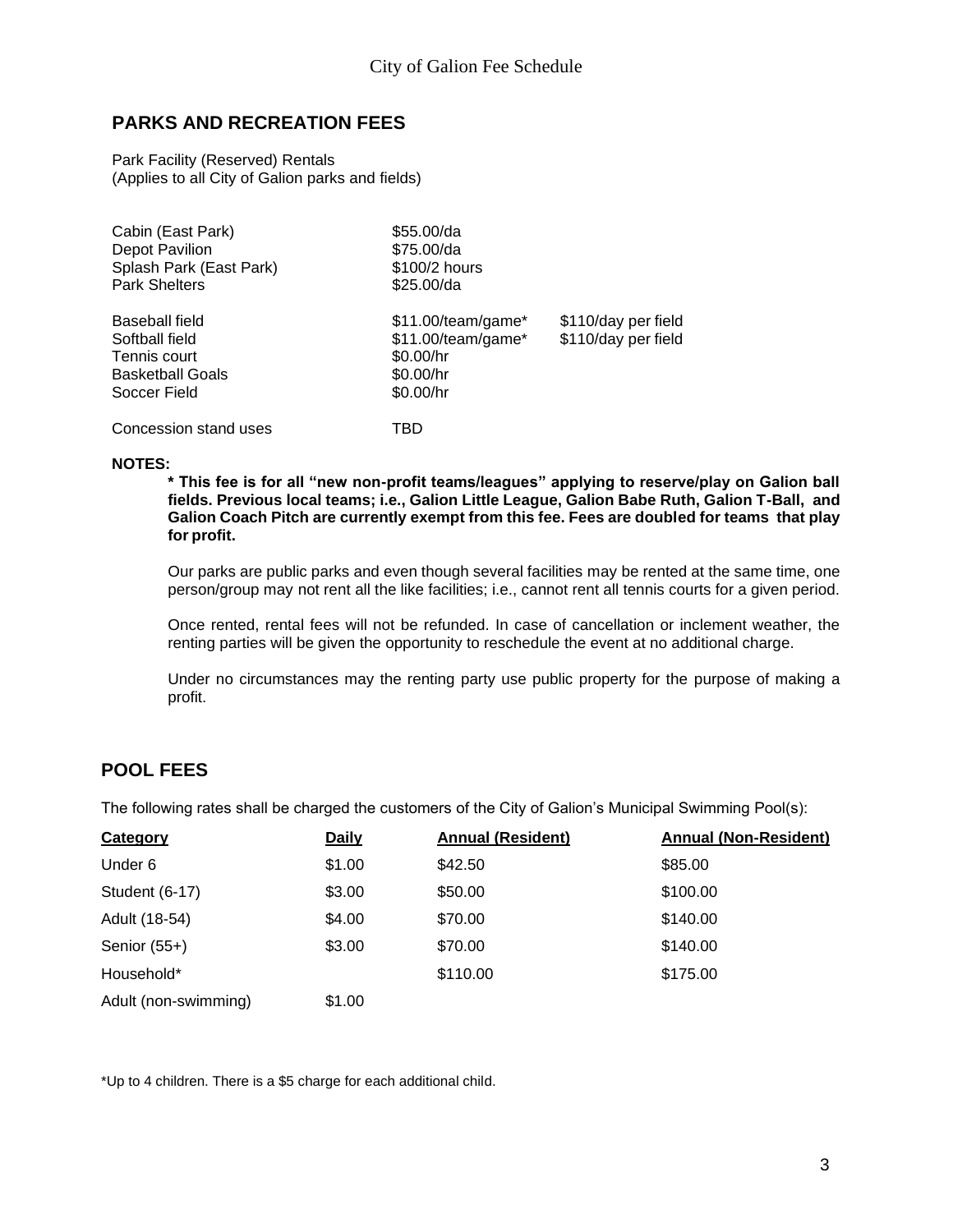# **BUILDING AND ZONING FEES**

#### **Note: Permits and fees are nonrefundable.**

*(Note: All Residential Building, Electrical and Plumbing Permits subject to State Fees- 1% of Permit Fees. Also, if any work is started without approval (permit issued), that permit fee is doubled)*

#### **Ordinance Related Fees**

#### Zoning Fees:

| <b>Residential Zoning Permit</b>                        | \$25.00                             |
|---------------------------------------------------------|-------------------------------------|
| <b>Residential Handicapped Ramp</b>                     | \$10.00                             |
| <b>Commercial Zoning Permit</b>                         | \$50.00                             |
| Conditional Use Zoning Permit (Residential)             | \$50.00                             |
| Conditional Use Zoning Permit (Commercial)              | \$75.00                             |
| Planning & Zoning Commission Inquiry (Residential)      | \$50.00                             |
| Planning & Zoning Commission Inquiry (Commercial)       | \$75.00                             |
| <b>Telecommunication Tower Inquiry</b>                  | \$150.00 (Zoning Code 1175.07)      |
| Satellite Dish (Larger than 39.37")                     | \$25.00                             |
| Board of Appeals - Residential Variance/Appeal          | \$50.00                             |
| Board of Appeals - Commercial Variance/Appeal           | \$75.00                             |
| Zoning Amendment Application (1-5 lots)                 | \$200.00                            |
| Zoning Amendment Application (6 or more lots)           | $$200.00 + $20.00/$ lot             |
| <b>Commercial Site Plan Review</b>                      | \$300.00                            |
| Subdivision Filing Fee (1-100 lots)                     | $$50.00 + $1.00/$ lot               |
| Subdivision Filing Fee (101 or more lots)               | $$150.00 + $.50/$ lot               |
| Subdivision Inspection Fee                              | 1.5% of estimated construction cost |
| <b>Subdivision Plan Review Fee</b>                      | \$50.00/lot (\$250.00 minimum)      |
| <b>Zoning Map</b>                                       | \$10.00 (each)                      |
|                                                         |                                     |
| Fence Permit Fee:                                       | \$25.00                             |
| Pool Permit Fee:                                        | \$25.00                             |
|                                                         |                                     |
| Sign Permit Fee:                                        | \$25.00                             |
|                                                         |                                     |
| <b>Annual Temporary Changeable Copy Sign:</b>           | \$200.00                            |
| <b>Demolition Permit Fee:</b>                           | \$50.00                             |
|                                                         |                                     |
| <b>Small Cell Facility/Wireless Support Permit Fee:</b> | \$250.00                            |
| Small Cell Collocation Fee:                             | \$200.00 (each)                     |
|                                                         |                                     |
| <b>Attachment Fee</b>                                   | \$200.00 (each)*                    |
| Floodplain Permit Fees:                                 |                                     |
|                                                         |                                     |
| Floodplain Development Permit Application               | \$20.00                             |
| Floodplain Variance Application                         | \$150.00                            |

\*Increases by 10% every five years, rounded to the nearest \$5.00.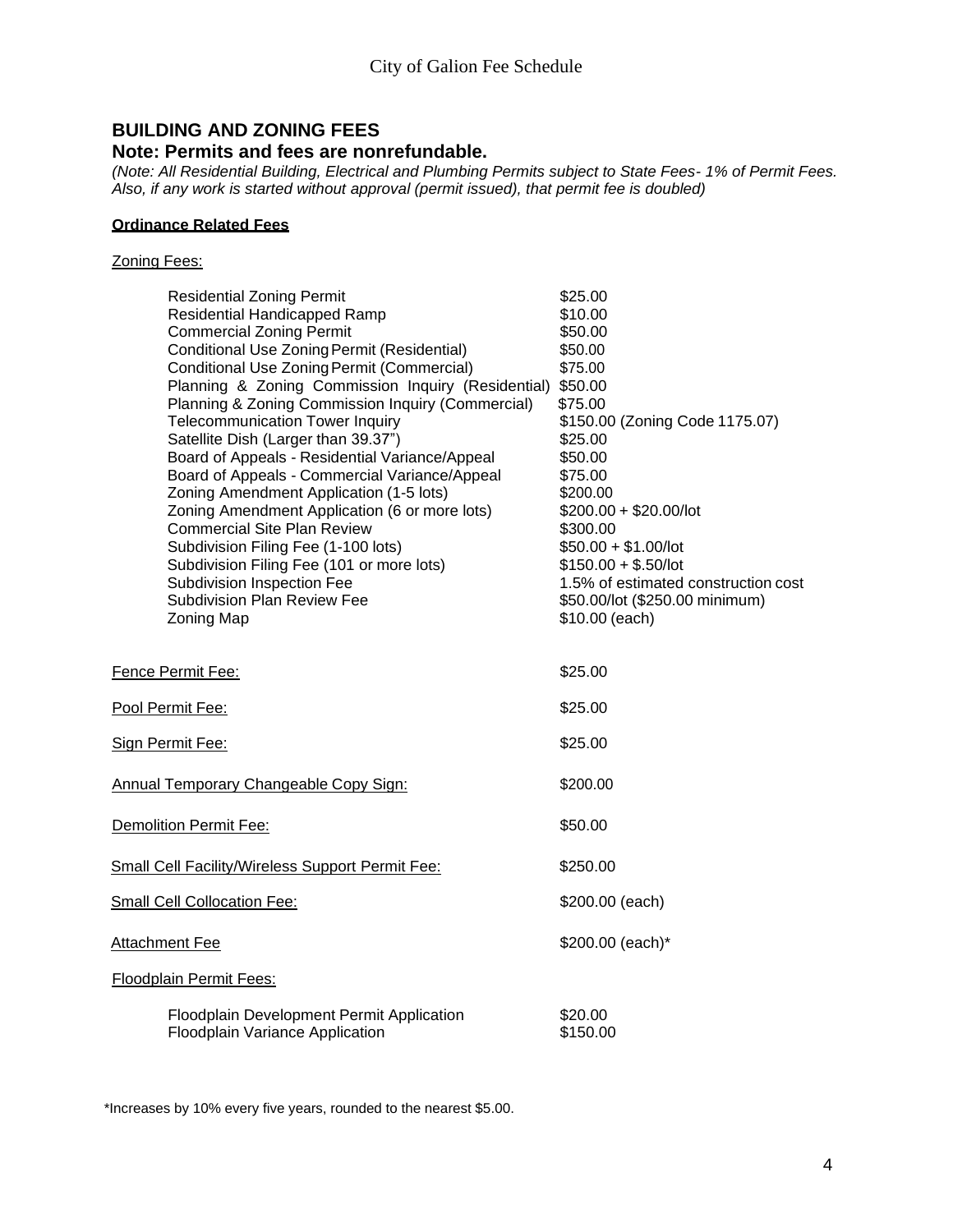# **Interdepartmental Fee Collection**

| <b>Water/Sewer Department:</b>                                                                                                                     |                                                                    |
|----------------------------------------------------------------------------------------------------------------------------------------------------|--------------------------------------------------------------------|
| <b>Storm Sewer Tap/Inspection</b>                                                                                                                  | \$50.00                                                            |
| <b>Street Department:</b>                                                                                                                          |                                                                    |
| Street Tear-up (Whole)<br>Street Tear-up (Half)<br>Gravel Ally Tear-up (Whole)<br>Gravel Ally Tear-up (Half)<br><b>Driveway Permit</b><br>Curb Cut | \$750.00<br>\$375.00<br>\$300.00<br>\$150.00<br>\$25.00<br>\$20.00 |
| <b>Electric Line Department</b>                                                                                                                    |                                                                    |
| Service Upgrade<br>Meter Base Removal/Re-Install (Trip Charge)<br><b>New Service</b><br><b>Temporary Service Charge</b><br>Meter base & Hub        | \$25.00<br>\$25.00<br>\$10.00<br>\$10.00<br>\$50.00                |
| <b>Residential Building Department Fees</b>                                                                                                        |                                                                    |
| *All fees subject to a 1% BBS assessment fee                                                                                                       |                                                                    |
| <b>Building Permit Fees:</b>                                                                                                                       |                                                                    |
| New House<br>Addition/Alteration/Renovation<br>Plumbing<br><b>HVAC Addition/Alteration/Renovation</b><br><b>Residential Handicapped Ramp</b>       | \$100.00<br>$$40.00 + $.05$ sq'<br>\$60.00<br>\$25.00<br>\$10.00   |
| <b>Electrical Permit Fees:</b>                                                                                                                     |                                                                    |
| <b>New House</b><br>Addition/Alteration/Renovation<br>Service Inspection                                                                           | \$75.00<br>$$30.00 + $.05$ sq'<br>\$25.00                          |
| <b>Permit Renewal/Extension</b>                                                                                                                    | \$10.00 (each)                                                     |
| Re-Inspection Fee:                                                                                                                                 | \$50.00                                                            |
| <b>Certificate of Occupancy</b>                                                                                                                    | \$50.00                                                            |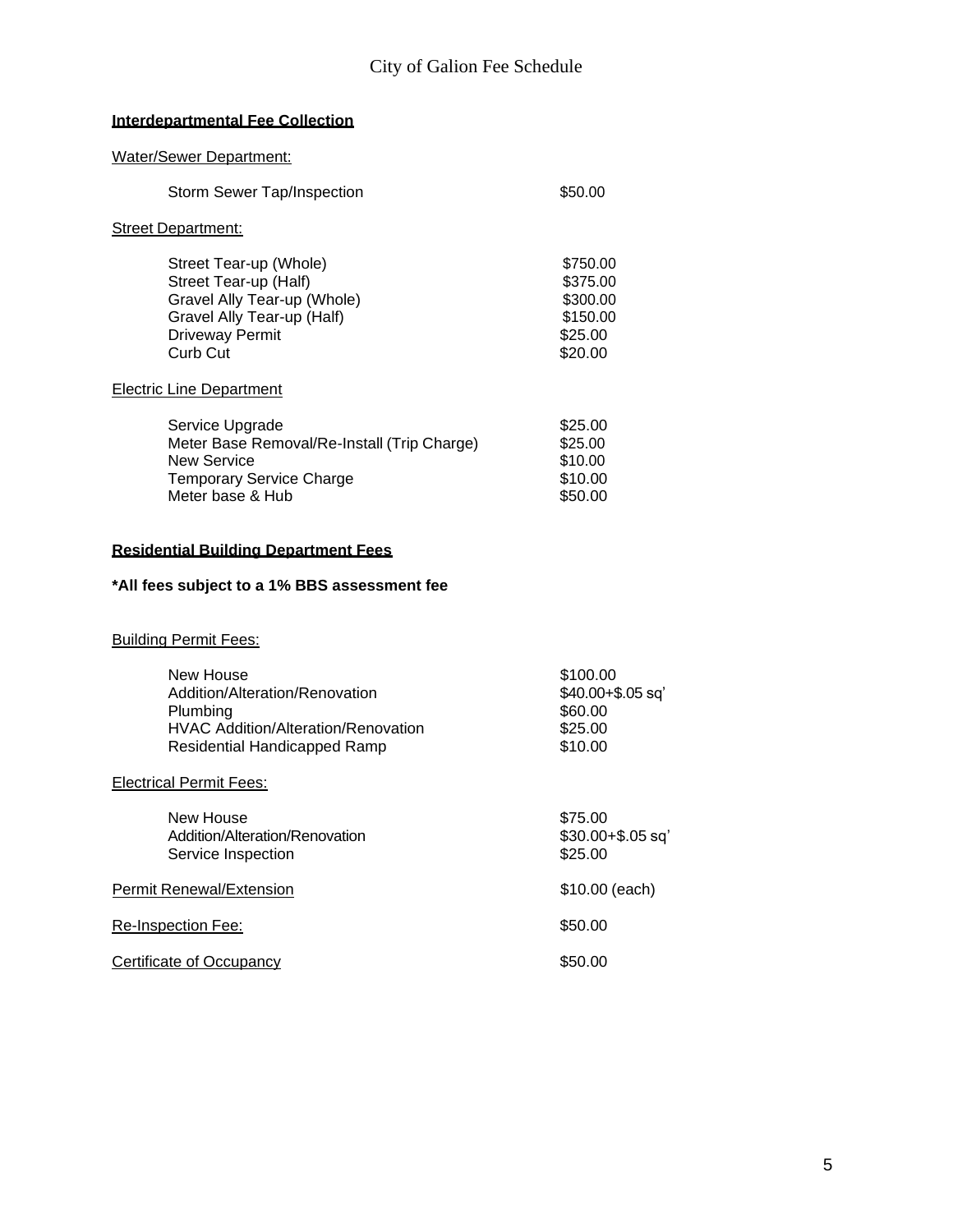#### **Commercial Building Department Fees**

All Commercial Building Fees were eliminated as of June 12, 2014. The Richland County Building Department conducts all commercial permitting and inspections. All associated fees are determined by the Richland County Building Department.

#### **Failure to Obtain Approval, Permit, or Certificate**

#### **FEE MODIFICATIONS**

When the code official has determined by inspection, that an owner and/or their authorized agent has failed to obtain the approval, permit, or certificate required by the Ohio Revised Code, Ohio Administrative Code, or the ordinances of the City of Galion, the following modifications shall be made to the Building and Zoning Department fee schedule.

A) Upon the first offense, a notice will be issued against the property owner and/or their authorized agent. All departmental fees required to obtain the approval, permit, or certificate will be assessed at one hundred percent (100%) of the scheduled amount.

B) Upon the second offense, a notice will be issued against the property owner and/or their authorized agent. All departmental fees required to obtain the approval, permit, or certificate will be assessed at two hundred percent (200%) of the scheduledamount.

C) Upon the third or subsequent offense, a notice will be issued against the property owner and/or their authorized agent. All departmental fees required to obtain the approval, permit, or certificate will be assessed at three hundred percent (300%) of the scheduledamount.

The owner or their authorized agent may avoid the modification of departmental fees by removing the construction, alteration, activity, or condition which caused the violation to occur. The number of the offense will remain and be considered for the purpose of fee modifications in future violations.

#### **APPEAL**

Any owner or authorized agent who is aggrieved by a decision of the code official regarding the assessment of fees, may appeal their decision to the Board of Zoning Appeals within twenty (20) calendar days from the receipt of the notice. An application for a hearing before the Board of Zoning Appeals can be obtained at the City of Galion Building and Zoning Department, 301 Harding Way East, Galion, Ohio 44833.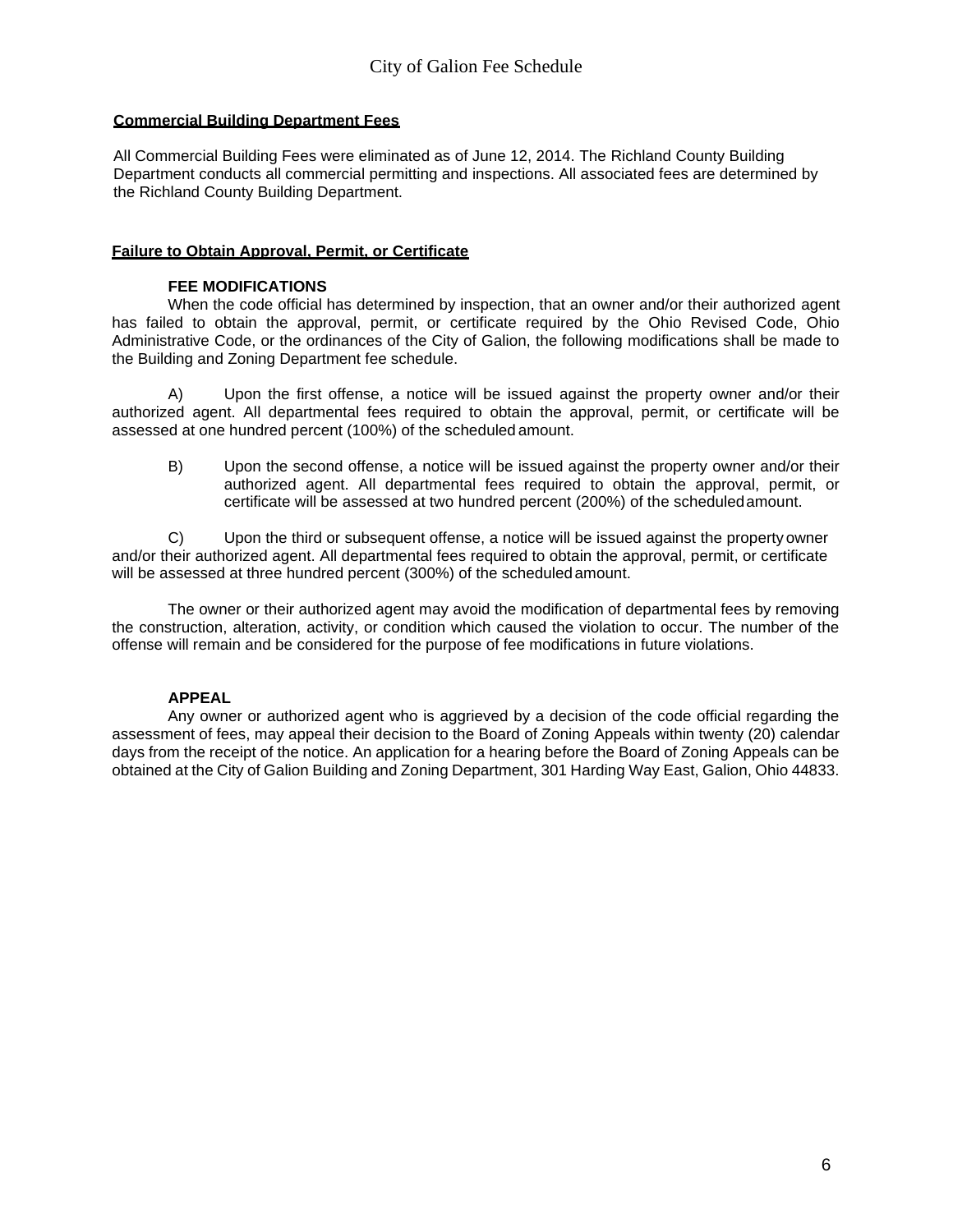# **Utility Fee Schedule**:

# **Water Service Charges**

Water is billed in 100 cubic foot (Cu. Ft.) increments (100 Cu. Ft. = approximately 750 gallons). There is a minimum service charge (MSC) for being connected and all other usage charges, per unit, are added to this charge. For customers outside the Galion city limits, the rate is 1.5 times the in-city rate. Customers will be charged for water usage and sanitary usage separately on their bill, assuming they receive both water and sewer service from the city.

| <b>In-Town Rates</b> | (Water 0%) |         |         |         |
|----------------------|------------|---------|---------|---------|
|                      |            | Jan     | Jan     | Jan     |
| Usage (100 Cu. Ft.)  |            | 2021    | 2022    | 2023    |
| $0 =$ Minimum Only   |            | \$7.51  | \$7.51  | \$7.51  |
| First 100            |            | \$10.33 | \$10.33 | \$10.33 |
| <b>Next 100</b>      |            | \$7.24  | \$7.24  | \$7.24  |
| Next 1,500           |            | \$6.76  | \$6.76  | \$6.76  |
| Next 7,000           |            | \$5.74  | \$5.74  | \$5.74  |
| Next 8,200           |            | \$4.80  | \$4.80  | \$4.80  |
| Over 17,000          |            | \$4.13  | \$4.13  | \$4.13  |
|                      |            |         |         |         |

| <b>Rural Rates (Out of Town)</b> | (Water $0\%$ ) |         |         |         |
|----------------------------------|----------------|---------|---------|---------|
|                                  |                | Jan     | Jan     | Jan     |
| Usage (100 Cu. Ft.)              |                | 2021    | 2022    | 2023    |
| $0 =$ Minimum Only               |                | \$11.27 | \$11.27 | \$11.27 |
| First 100                        |                | \$15.50 | \$15.50 | \$15.50 |
| <b>Next 100</b>                  |                | \$10.86 | \$10.86 | \$10.86 |
| Next 1,500                       |                | \$10.13 | \$10.13 | \$10.13 |
| Next 7,000                       |                | \$8.60  | \$8.60  | \$8.60  |
| Next 8,200                       |                | \$7.20  | \$7.20  | \$7.20  |
| Over 17,000                      |                | \$6.20  | \$6.20  | \$6.20  |
|                                  |                |         |         |         |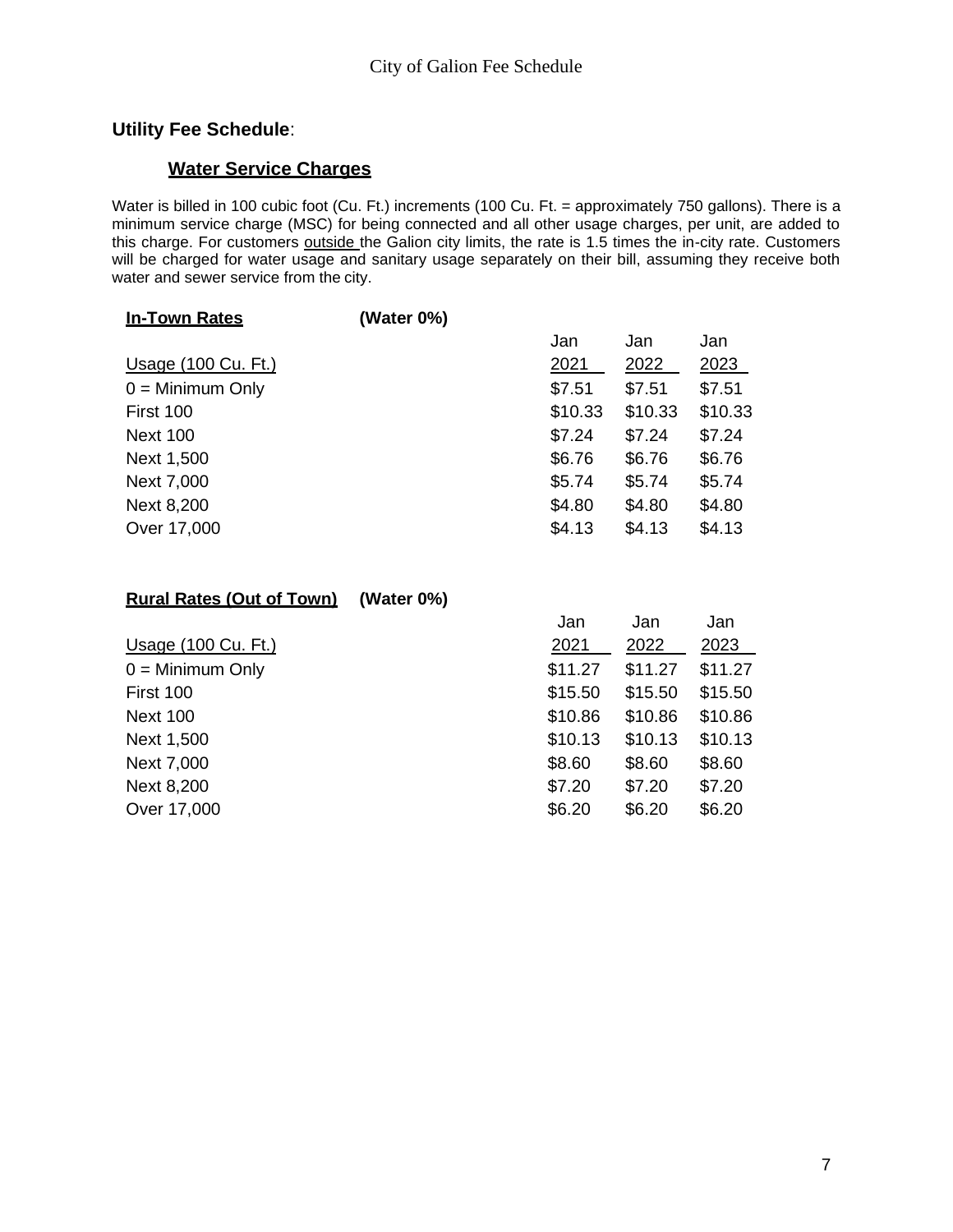## **Utility Fee Schedule**:

#### **Water Service Charges:**

| Size          | Charge                                      |
|---------------|---------------------------------------------|
| $\frac{3}{4}$ | \$450                                       |
| 1"            | \$500                                       |
| 2"            | \$825                                       |
| 4"            | \$825                                       |
| 6"            | \$825                                       |
| 8"            | \$825                                       |
| 10"           | cost determined on individual project basis |
| 12"           | cost determined on individual project basis |

#### **NOTES:**

The customer will hire, at his own expense, a contractor to make all taps over 2 inches in size.

The City will provide a maximum of two inspections. Subsequent inspections will be charged at the rate of \$50/Hr. with a minimum of 1 hour. If an inspection occurs after hours, resulting in an employee "call-out", the minimum charge will reflect a 3 hour charge.

Recognizing the benefit of fire protection and in an effort to encourage fire sprinkler services, fire line only services greater than 4" will be charged 50% of the listed capacity charge. Combined fire and domestic services greater than 4", where permitted, will be charged 100% of the capacity charge for the domestic portion of use and 50% of the capacity charge for the fire line portion of use. The fire line size required will be certified by the engineer that designs the fire system and reviewed by the City Engineer.

The fire line capacity charges may be paid either (1) by making a one-time, lump sum payment in advance for the total charge, or (2) by making a continuous and permanent monthly fire service connection charge, which monthly charge shall be determined by dividing the total fire capacity charge by 240 and shall be added to and billed at the same time as the monthly water bill. The customer must make this election prior to the installation of the fire service line and agree in writing to abide by this election thereafter and so long as water service is available to such location.

Out-of-town contract area capacity charges are  $1 \frac{1}{2}$  times the in-town capacity charge. The City does not perform taps outside the corporation limits.

A Street Tear-up Fee is also required when applicable. If a bore under the street is required then there will be an additional \$400 charge to the Tap Fee to cover the City's cost to install.

Out-of-town contract area capacity charges are  $1\frac{1}{2}$  times the in town capacity charge. The City does not perform taps outside the corporation limits.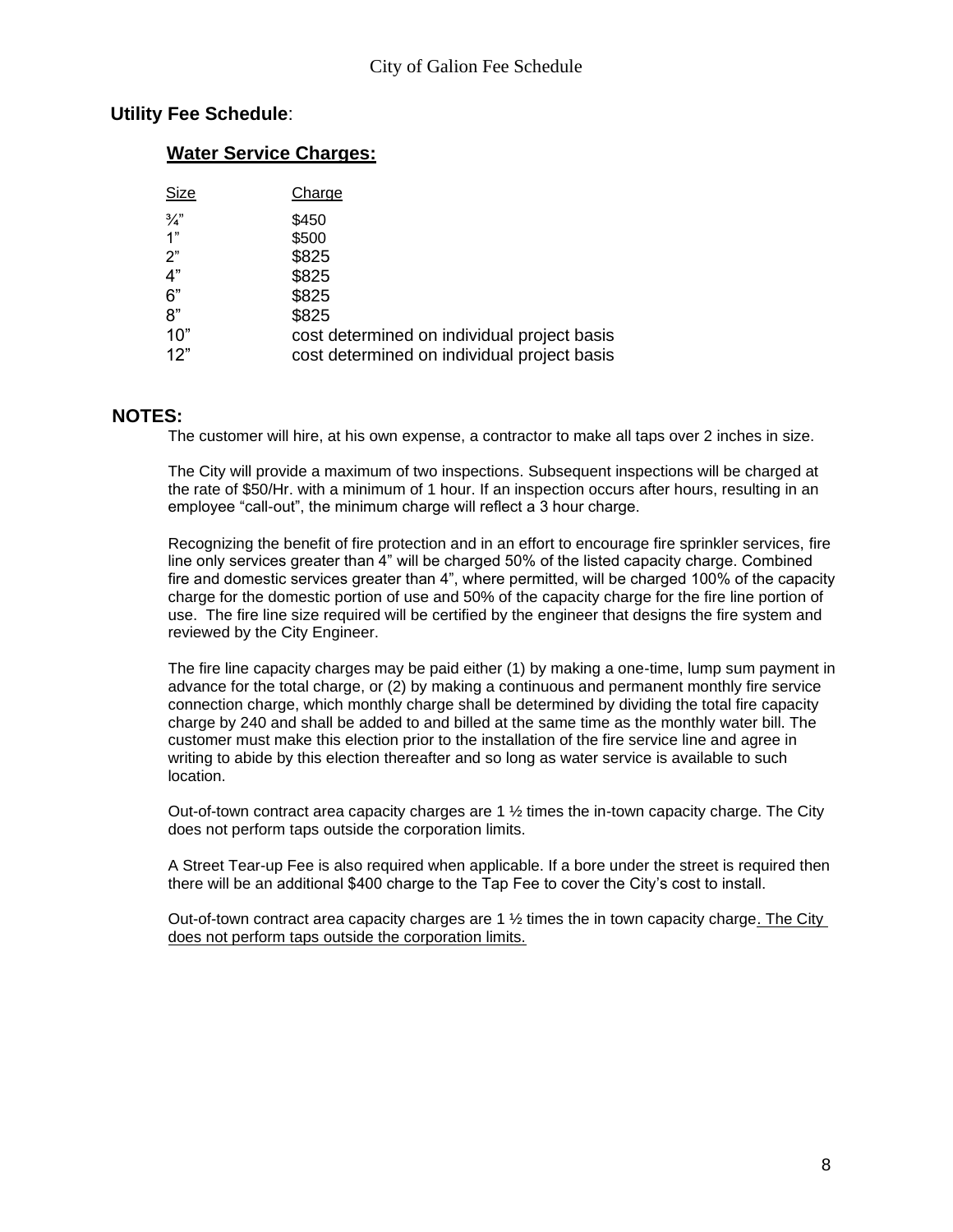| <b>Size</b> | <b>Inside</b> | <b>Outside</b> |  |
|-------------|---------------|----------------|--|
| 5/8"        | \$139.00      | \$141.00       |  |
| 3/4"        | \$158.00      | \$159.00       |  |
| 4"          | \$208.00      | \$209.00       |  |
|             |               |                |  |

# **WATER METER CHARGES (Effective March 1, 2013)**

# **PIT ACCESSORIES (Effective March 1, 2013)**

| <b>Size</b>                   | <b>Inside ECR</b> | <b>Outside TRPL (Pit)</b> |
|-------------------------------|-------------------|---------------------------|
| 18" Meter Box                 | \$86.00           |                           |
| 20" Meter Box                 | \$106.00          |                           |
| 5/8" Metersetter              | \$110.00          |                           |
| 3/4" Metersetter              | \$136.00          |                           |
| 1" Metersetter                | \$190.00          |                           |
| 18" Standard Pit Cover        | \$72.00           |                           |
| 18" Heavy Duty Pit Cover**    | \$80.00           |                           |
| 20" Standard Pit Cover        | \$110.00          |                           |
| 20" Heavy Duty Pit Cover**    | \$110.00          |                           |
| Yolk (Vertical to Horizontal) | \$30.00           |                           |

\*\*Needed in driveways, parking areas, etc.\*\*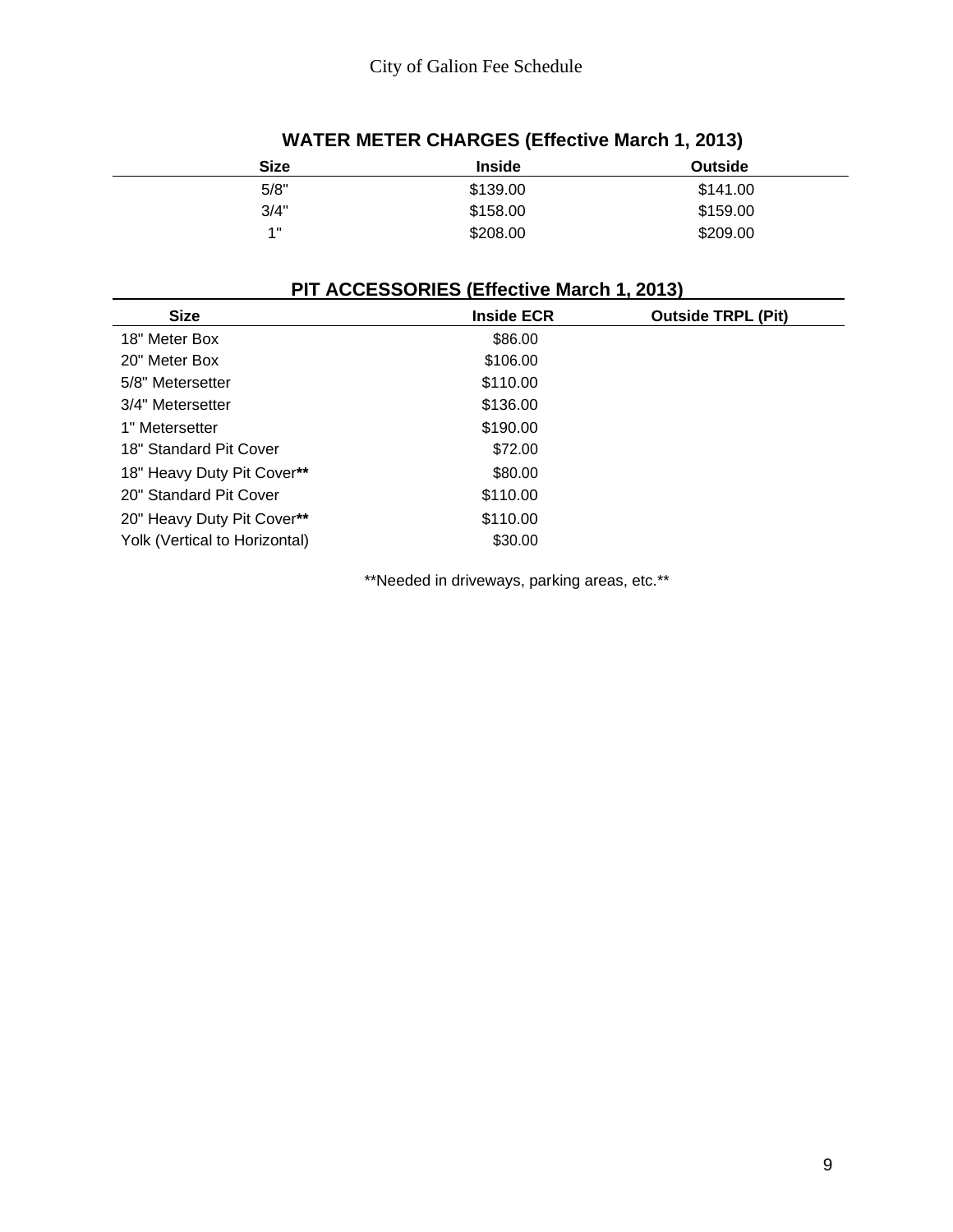# **Sewer Service Charges:**

Sewer is based on water usage and is invoiced per 100 cubic foot (Cu. Ft.) used. There is a minimum service charge (MSC) for being connected and all other usage charges, per unit, are added to this charge. For customers outside the Galion city limits, the rate is 1.5 times the incity rate. Customers will be charged for water usage and sanitary usage separately on their bill, assuming they receive both water and sewer service from the city.

| Jan    |
|--------|
|        |
| 2023   |
|        |
| \$4.25 |
| \$6.76 |
| \$6.38 |
| \$5.99 |
|        |

Sewer only is a **flat rate of \$42.30** (Beg. January 1, 2015, based on avg. monthly usage of 700 Cu. Ft.)

### **Rural Rates (Out of Town) (Sewer 0%)**

|                                | Jan     | Jan     | Jan     |
|--------------------------------|---------|---------|---------|
| Usage (100 Cu. Ft.)            | 2021    | 2022    | 2023    |
| $0 =$ Minimum & Service Charge |         |         |         |
| First 200                      | \$6.38  | \$6.38  | \$6.38  |
| Next 1,500                     | \$10.14 | \$10.14 | \$10.14 |
| Next 7,000                     | \$9.58  | \$9.58  | \$9.58  |
| <b>Next 8,700</b>              | \$8.98  | \$8.98  | \$8.98  |

Sewer only is a **flat rate of \$63.46** (Beg. January 1, 2015 based on avg. monthly usage of 700 Cu. Ft.)

#### **Storm Water Fees: \$6.00**

**Note:** Storm water fees are assessed at a monthly flat fee for all residential customers. Undeveloped property is not charged for storm water. Multiple or non single family residential properties shall be calculated by the number of units times the current monthly rate per unit. An equivalent residential unit (ERU) equals the total square footage of impervious area of the property divided by 2,204 square feet. ERU's are rounded to the nearest tenth of a unit. Business & commercial property is calculated by taking total ERU's X \$6 per ERU.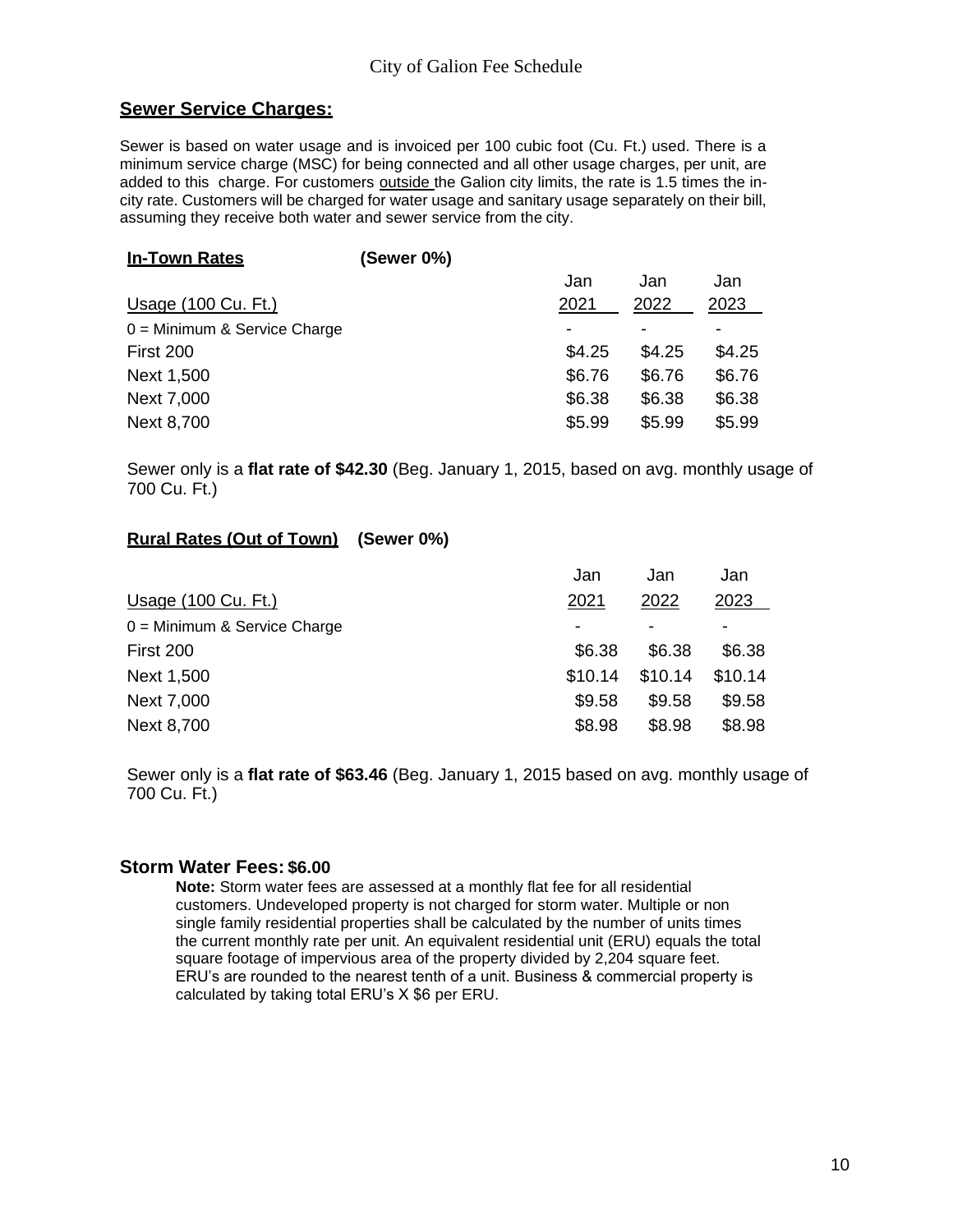# **Sewer Service Charges (Capacity/Impact Fee):**

| Size          | Charge                                      |
|---------------|---------------------------------------------|
| $\frac{3}{4}$ | \$450                                       |
| 1"            | \$500                                       |
| 2"            | \$825                                       |
| 4"            | \$825                                       |
| 6"            | \$825                                       |
| 8"            | \$825                                       |
| 10"           | cost determined on individual project basis |
| 12"           | cost determined on individual project basis |

The City will provide a maximum of two inspections. Subsequent inspections will be charged at the rate of \$50/Hr. with a minimum of 1 hour. If an inspection occurs after hours, resulting in an employee "call-out", the minimum charge will reflect a 3 hour charge.

Out-of-town contract area capacity charges are  $1\frac{1}{2}$  times the in town capacity charge.

# **OTHER UTILITY/UTILITY COLLECTION RELATED FEES:**

Fee Schedule for Relocating Tap: Same as for "new tap" of similar size.

Persons requesting a tap to be moved less than ten feet (10') right or left of the original location shall pay \$100.00 before work will begin. Person requesting a tap to be moved more than ten feet (10') shall pay in advance the amount of a new tap. Hydrant Meter: Deposit Required: \$1,000

Normal water charges

applied Late fee at \$10/day after each day returned late. Must be authorized by Superintendent of Water Department before being issued.

**Bills due without penalty or late fees are due by the 28th day of the month.** Late Payments are calculated as 5% of the entire bill.

Collection Fees may be assessed from 30%-45% of the total balance owed for customers that have been turned over to a third party collection agency. These collection fees are assessed for additional attorney fees, court costs and third party collection agency fees that are incurred for attempting to collect outstanding debt from the customer. The fee is based as a percentage of the total amount owed by the customer at the time it is turned over to collection. (Late Fees and Collection Fees Not Assessed Currently).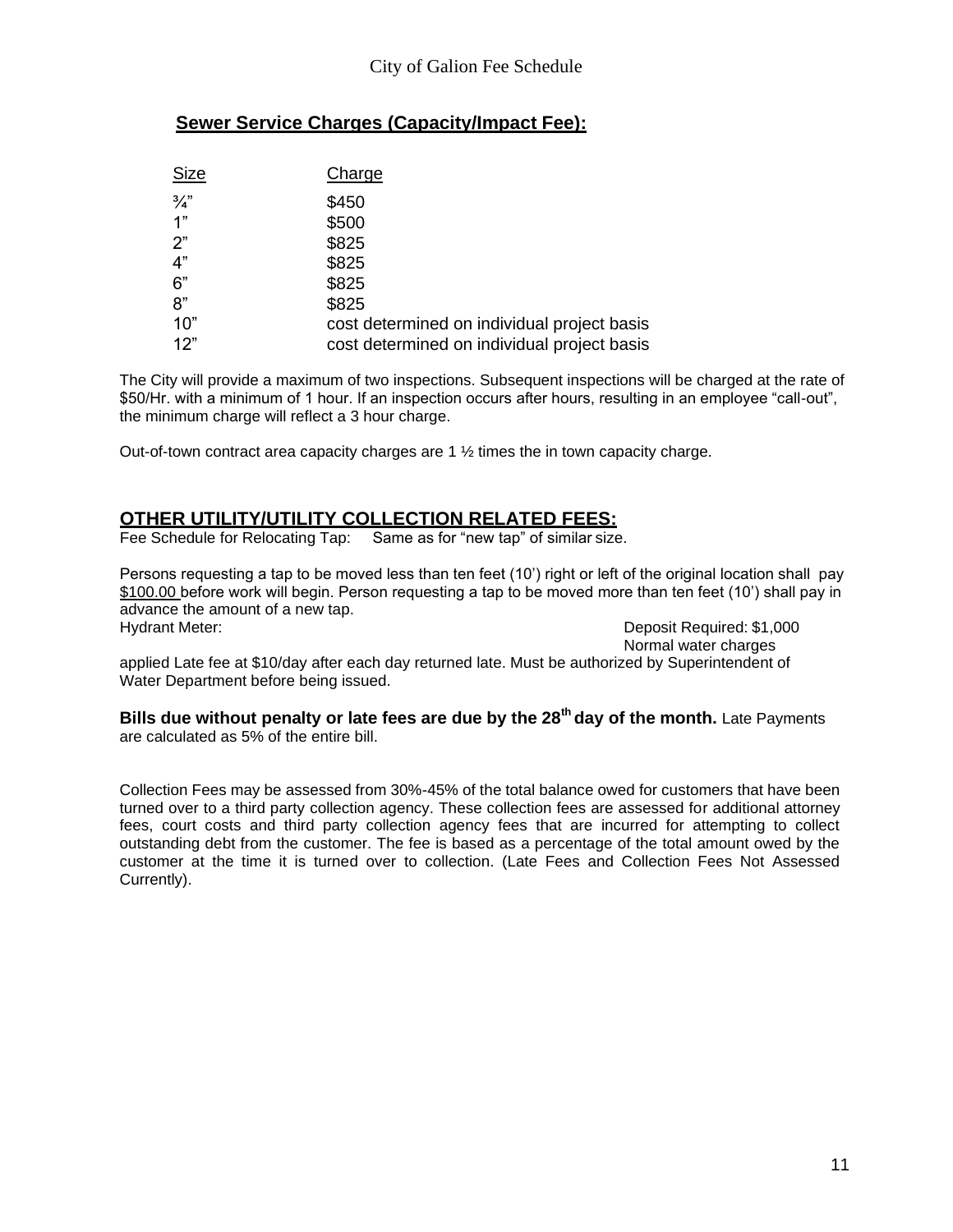**Utility Deposit(s)**: (Minimum) \$150.00

**A deposit is required from all customers as security for the payment of water, sewer and electric prior to the initiation of the utility service (renters and/or property owners). The deposit amount shall be based upon a twelve month average of prior utility billing costs at the customer's location.**  If a twelve month average is not available then the minimum deposit is required.

If the customer owes a previous balance with the City from a separate location(s) within the City, then the previous balance owed will be added to the deposit in addition to the minimum deposit.

Fee for Restoration of Utility Service  $$50.00$ 

Total amount of bill, penalty and reconnect fee must be paid prior to reconnection. If after hours, the after hour fee must also be paid.

#### **Electric Rates:**

| <b>USER</b><br>TYPE: | <b>MONTHLY</b><br><b>SERVICE CHARGE:</b> | <b>CHARGE PER</b><br><b>DEMAND POINT:</b> | <b>CHARGE PER</b><br><b>KILOWATT HOUR:</b> |
|----------------------|------------------------------------------|-------------------------------------------|--------------------------------------------|
| <b>Residential</b>   | \$10.00                                  |                                           | \$0.11302                                  |
| <b>Commercial</b>    | \$15.00                                  |                                           | \$0.09568                                  |
| <b>Power</b>         | \$96.00                                  | \$6.75                                    | \$0.07786                                  |
| <b>Large Power</b>   | \$500.00                                 | \$8.75                                    | \$0.0649                                   |
| <b>Large Power</b>   |                                          |                                           |                                            |
| w/Transformer        | \$500.00                                 | \$8.60                                    | \$0.06607                                  |

#### **Other Charges:**

| Security light, 100 watt                     | \$ 6.40 per |
|----------------------------------------------|-------------|
| Security light, 400 watt                     | \$13.60 per |
| Requested meter test (if operating properly) | \$25.00     |
| <b>Reconnection Fee</b>                      | \$50.00     |
| Reconnection after hours                     |             |
| (in addition to reconnection fee)            | \$50.00     |
| Replace Broken Freeze Plate (5/8" and        | \$20.00     |
| Replace Broken Freeze Plate (1")             | \$30.00     |

**Note: The civil penalty for tampering with seals on electric meters is \$100.00 per occurrence.**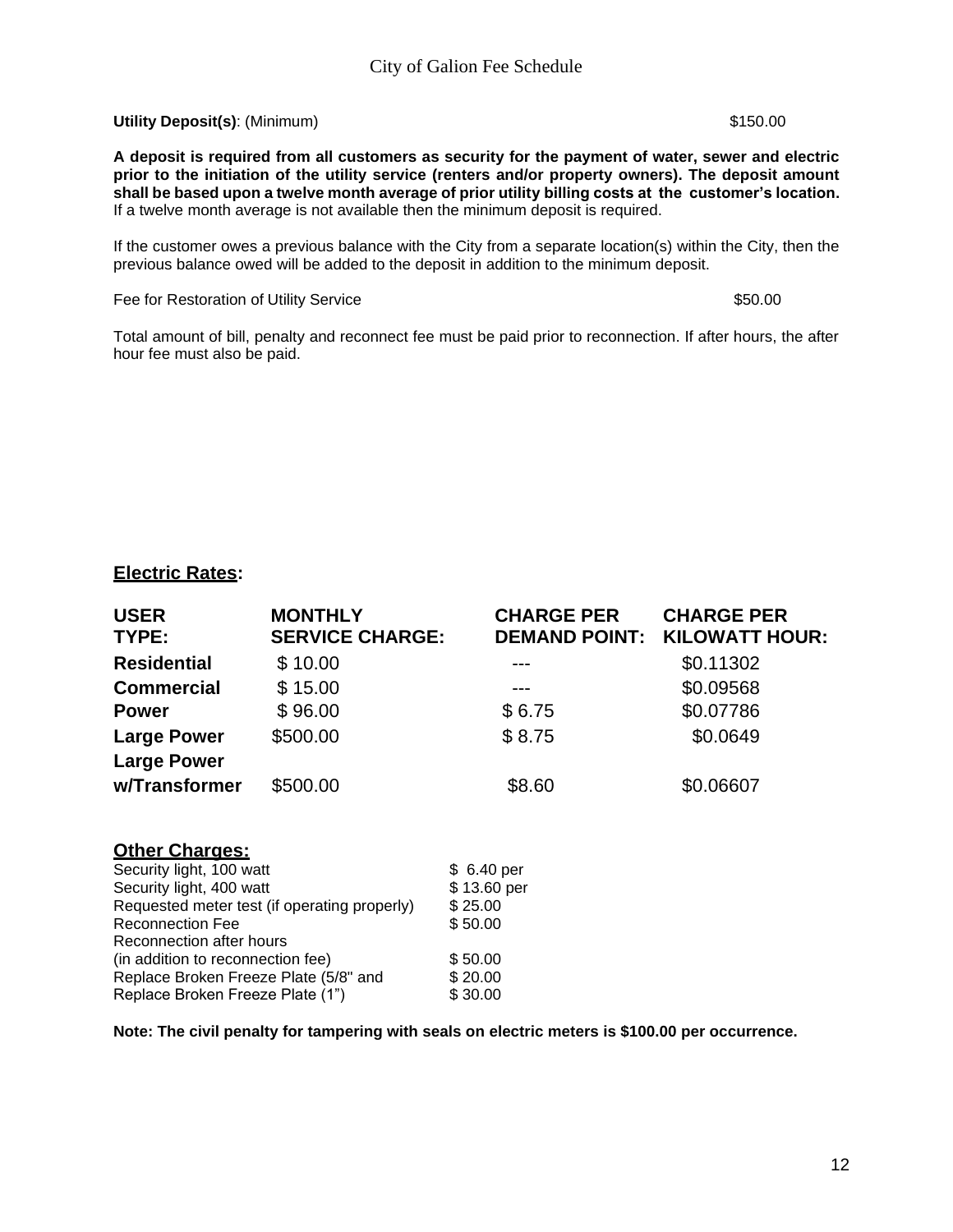# **Burglar/Fire Alarms-False Alarm Responses**

**(To be added/included at a later date)**

# **FILMING INDUSTRY**

A permitting fee of \$1,000.00 will be charged for seven (7) days. The filming time may be extended at the rate of

\$150.00 per day. Any and all fees associated with this filming industry section may be reduced and/or waived at the discretion of the city manager.

### **Fees for filming in Galion:**

| <b>Police Officers</b>            | \$30.00 per hour             |
|-----------------------------------|------------------------------|
| Firefighters/Fire Inspectors      | \$30.00 per hour             |
| <b>Street/Utilities Personnel</b> | \$30.00 per hour             |
| <b>Public Safety Vehicles</b>     | \$50.00 per day              |
| <b>Fire Trucks</b>                | \$350.00 per day             |
| <b>Other Town Vehicles</b>        | \$50.00 per day              |
| <b>Town Parks</b>                 | \$350.00 per day             |
| <b>Ball fields/Soccer fields</b>  | \$250.00 per day             |
| <b>Tennis Courts</b>              | \$250.00 per day             |
| <b>Town Buildings</b>             | \$400.00 per day             |
| Use of water hydrant for water    | \$150.00 per day per hydrant |
|                                   |                              |

## **Permit Fees:**

| \$75.00            |
|--------------------|
| \$50.00            |
| \$40.00 per event  |
| \$50.00 per event  |
| \$250.00 per hour  |
| \$200.00 per event |
| \$40.00 per event  |
|                    |

Use is based on per day basis unless otherwise noted. Partial days are considered full days for expense purposes. Services for which a fee has not been established will be based upon time, equipment and material.

There will be an additional \$3000.00 charge for Town services rendered with less than two (2) working days notice.

The City will collect fees for any/all City Employee's time, at the established rate and a guaranteed minimum of four (4) hours.